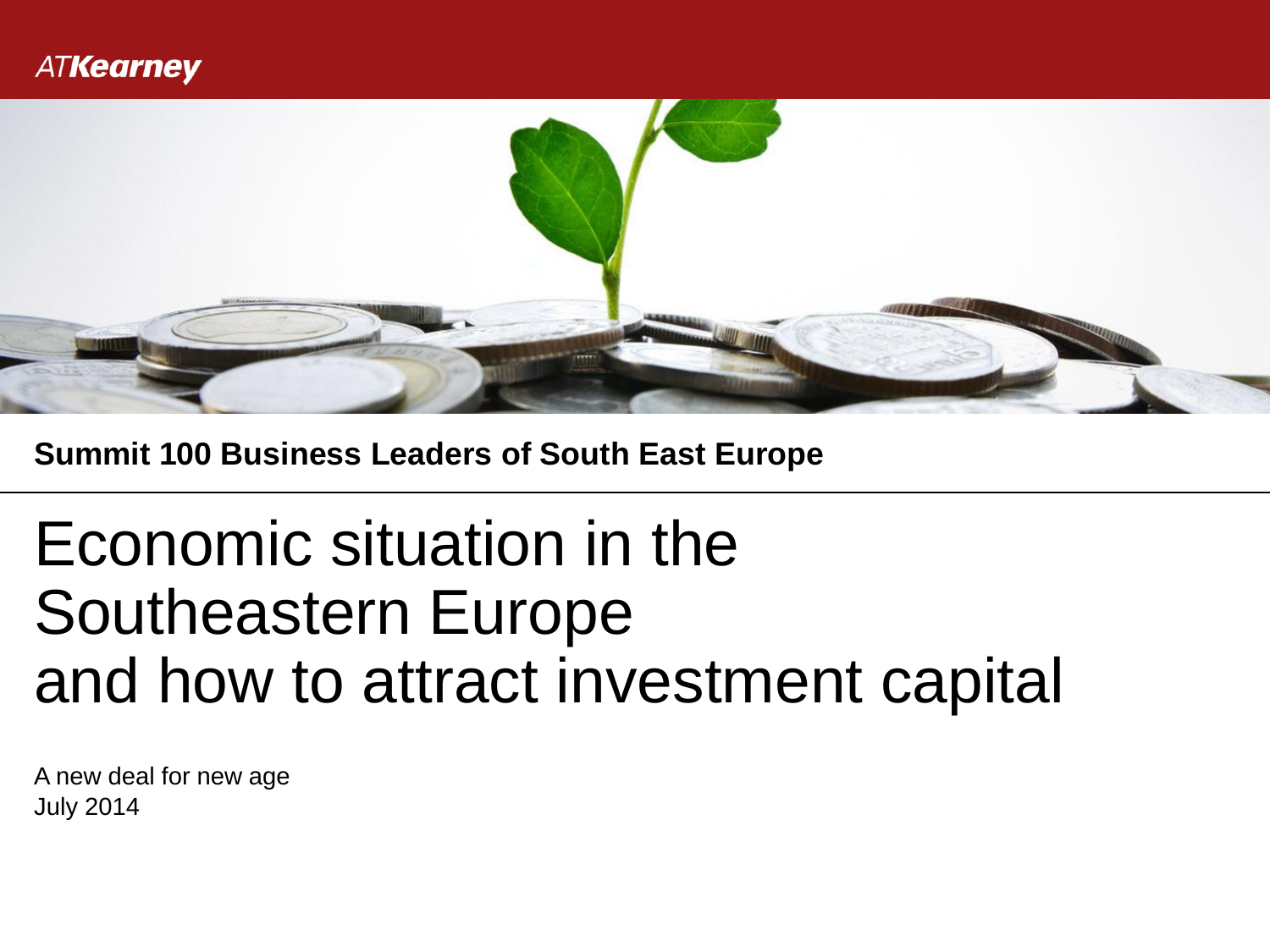The information provided in this Presentation was prepared for the SUMMIT 100 and the provision of this information is for information purposes only. In particular, this Presentation, in any way does not represent advice or recommendations. Any reliance third parties choose to make on the information is a matter of their judgement exclusively and independently. Any liability is therefore hereby expressly excluded.

All intellectual property rights, including but not limited to copyrights, and the ownership and title to the Presentation and the information contained therein are owned by and vest exclusively in AT Kearney. Third parties shall not have nor acquire any rights in such intellectual property and shall not copy, distribute or make any other use of the Presentation and the information contained therein.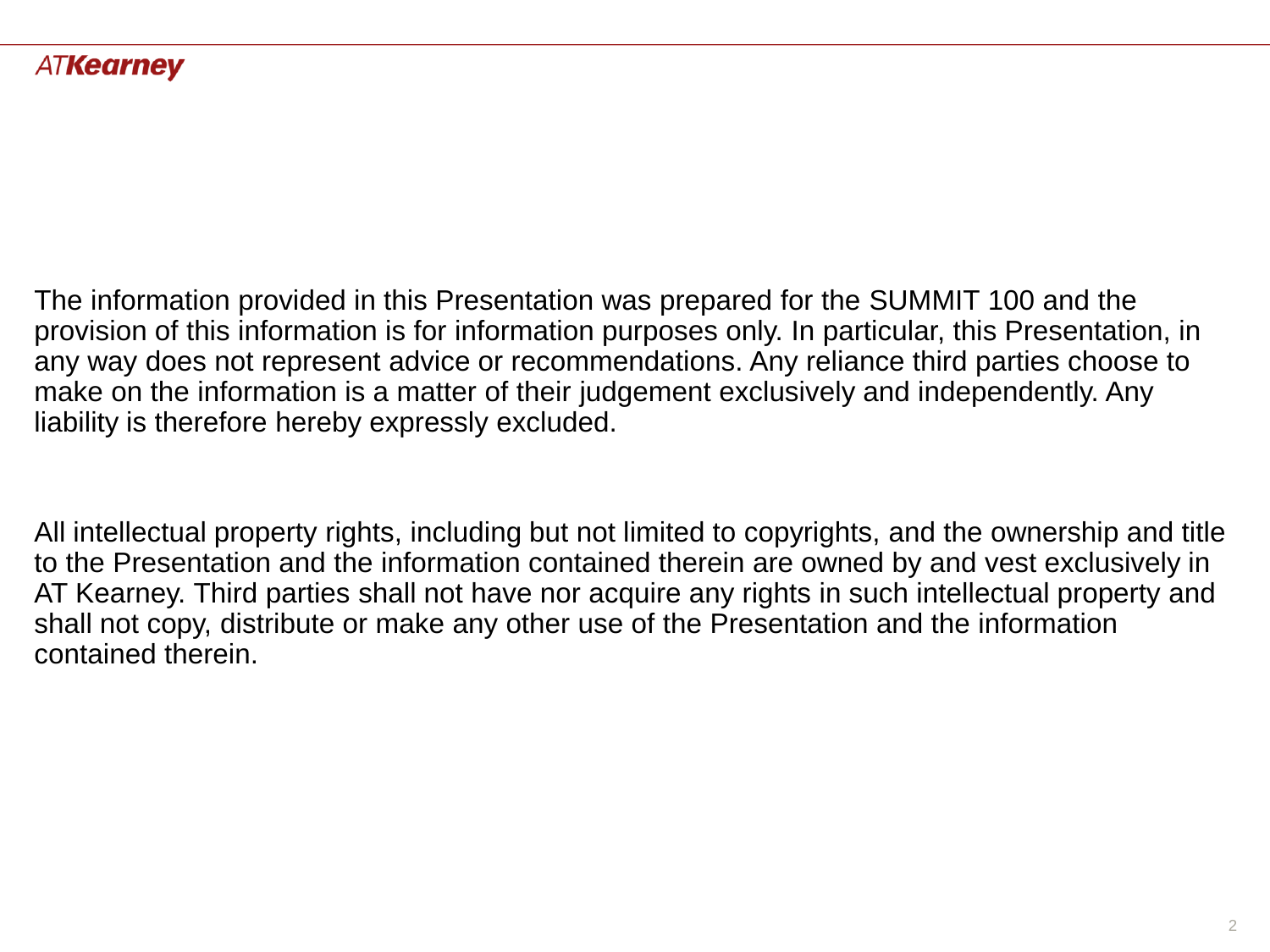Importance of Southeastern Europe regional economic cooperation and investment capital availability

# **Discussion points**

- Southeastern Europe is **an important, diverse region** in Central and Eastern Europe **1**
- At first sight **conducting business** within the region might seem **cumbersome and unattractive 2**
- However, the Southeastern Europe has **a realistic growth potential 3**
- **lnvestment areas** in the Southeastern Europe are **known**, **capital available** and **way forward feasible 4**
- To build on its potential, Southeastern Europe must first **overcome its most pressing challenges 5**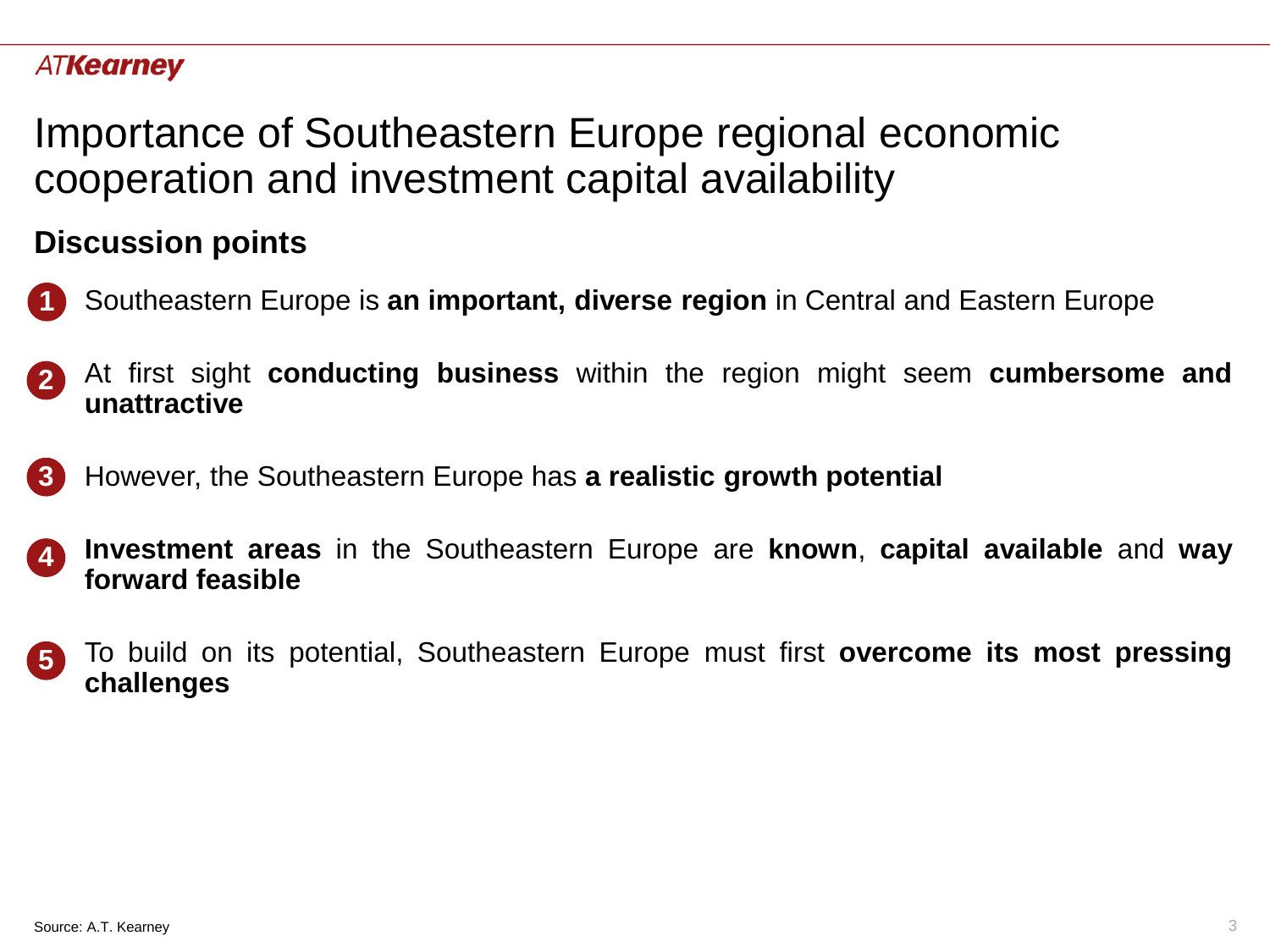# Southeastern Europe is a relatively large but often neglected region in Central and Eastern Europe

# **1** General information about Southeastern Europe<sup>1</sup>



- Summit 100 is a meeting point for the most distinguished business leaders of South East Europe - from countries of Bosnia and Herzegovina, Croatia, Kosovo, Macedonia, Montenegro, Serbia and Slovenia
- This presentation is focused on economic situation in Southeastern Europe, which includes all above stated countries and Albania
- The region is economically important, with over 25 million inhabitants and a combined GDP of EUR 153 billion
- However, the region is very diverse in terms of culture, history and business development
- Due to heavy fragmentation, the region is often neglected and rather seen as a set of small individual markets

<sup>1.</sup> Throughout this presentation Southeastern Europe is defined as region including the following countries: Albania, Bosnia and Herzegovina, Croatia, Kosovo, FYR Macedonia, Montenegro, Serbia and Slovenia; Comparable to political region defined as Western Balkans, which includes countries of Albania, Bosnia and Herzegovina, FYR Macedonia, Kosovo, Montenegro, Serbia (European Commission definition) Source: World bank, European Commission, A.T. Kearney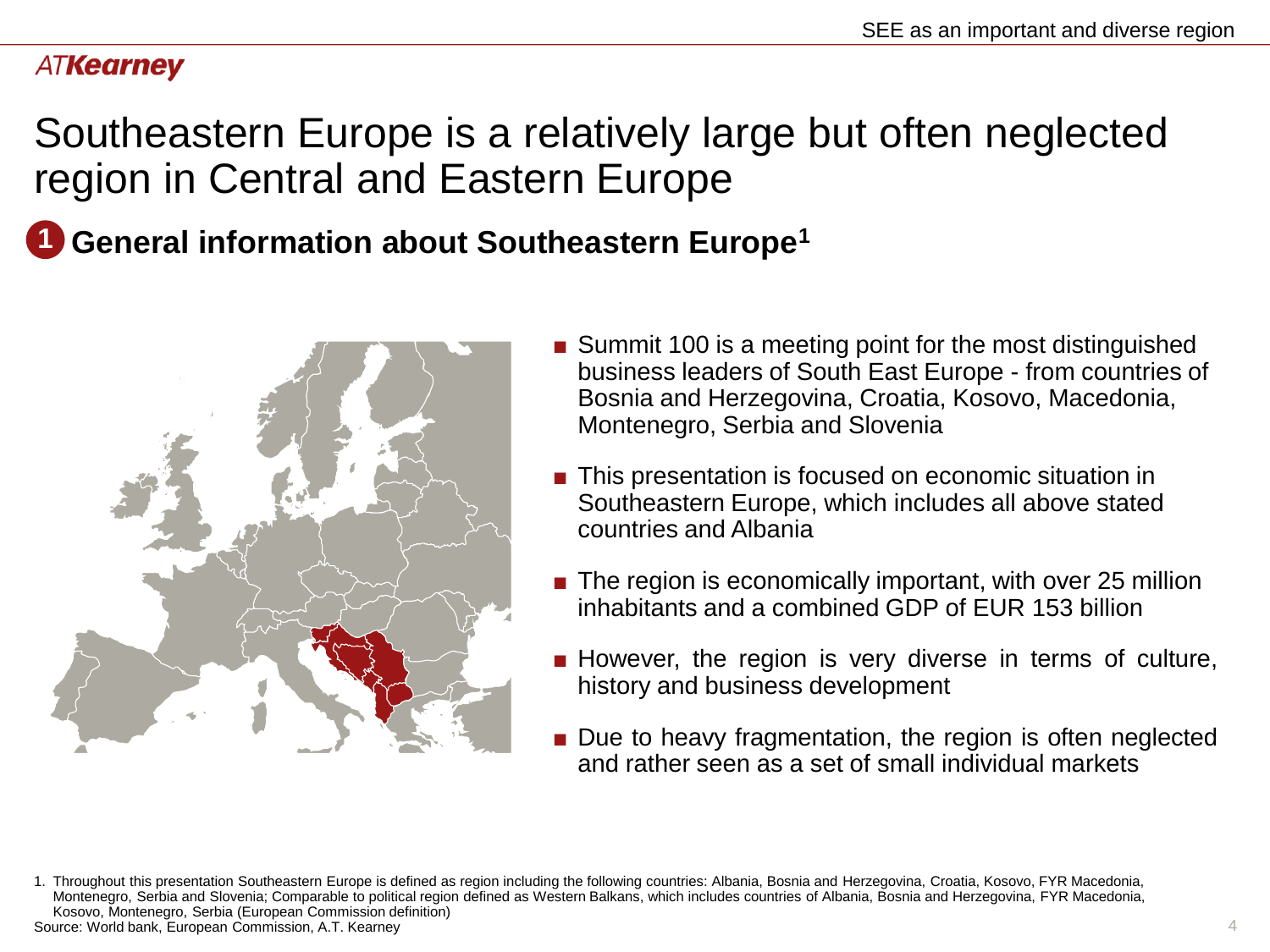Southeastern Europe represents 5% of EU population, but creates less-than proportional 1% of EU GDP

**Southeastern Europe size in comparison to selected other regions<sup>1</sup> 1**



1. Black Sea Region: Bulgaria, Romania and Turkey; Baltics: Estonia, Latvia, Lithuania; CEE: Czech Republic, Hungary, Poland and Slovakia Source: World Bank, A.T. Kearney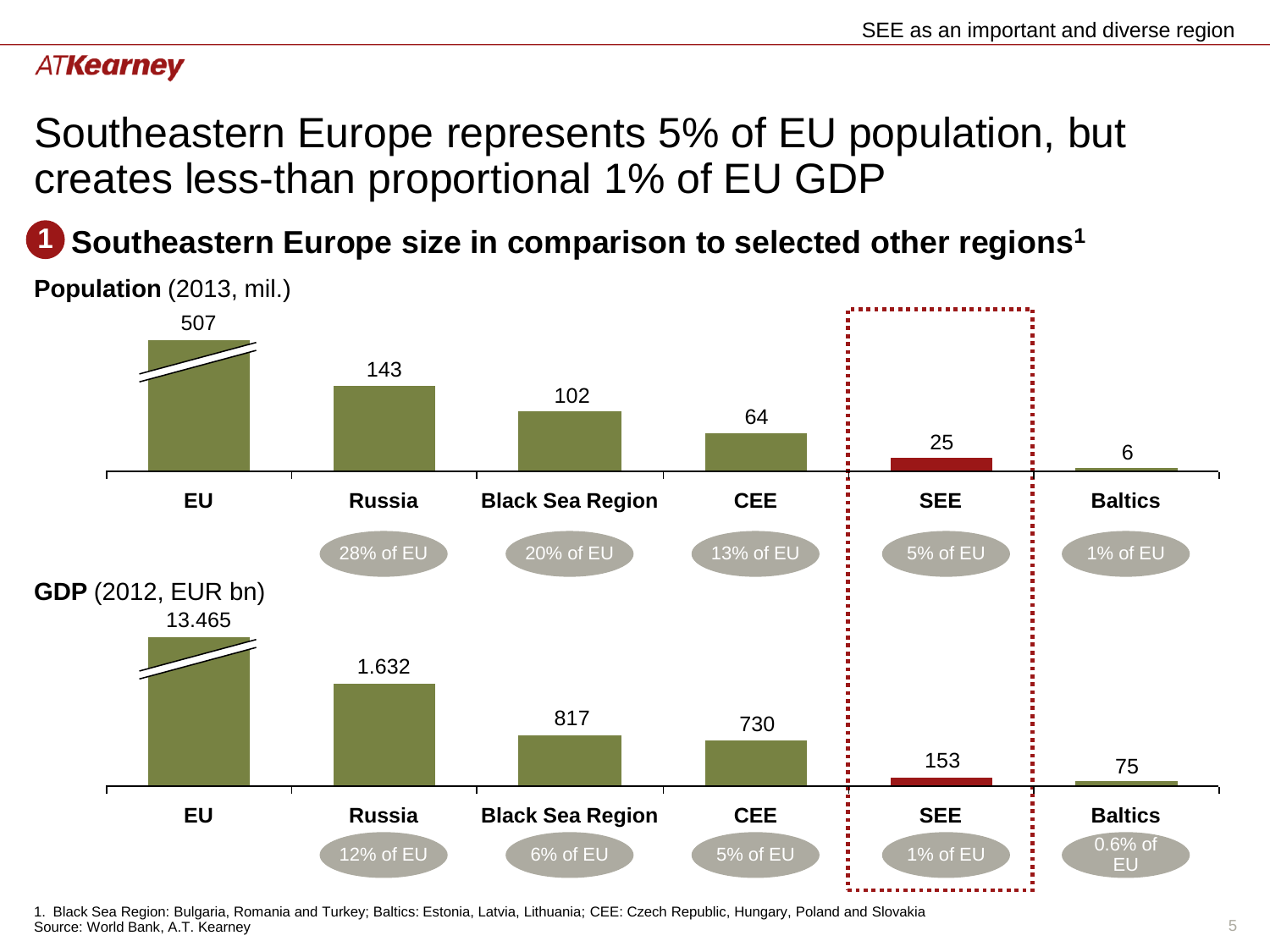# Within the region, Slovenia and Croatia are the strongest economies

**SEE economies<sup>1</sup> overview, 2012 1**



1. ALB = Albania, BIH = Bosnia and Herzegovina, HRV = Croatia, KOS = Kosovo, MKD = FYR Macedonia, MNE = Montenegro, SRB = Serbia, SVN = Slovenia 2. 2013 data Source: World Bank, A.T. Kearney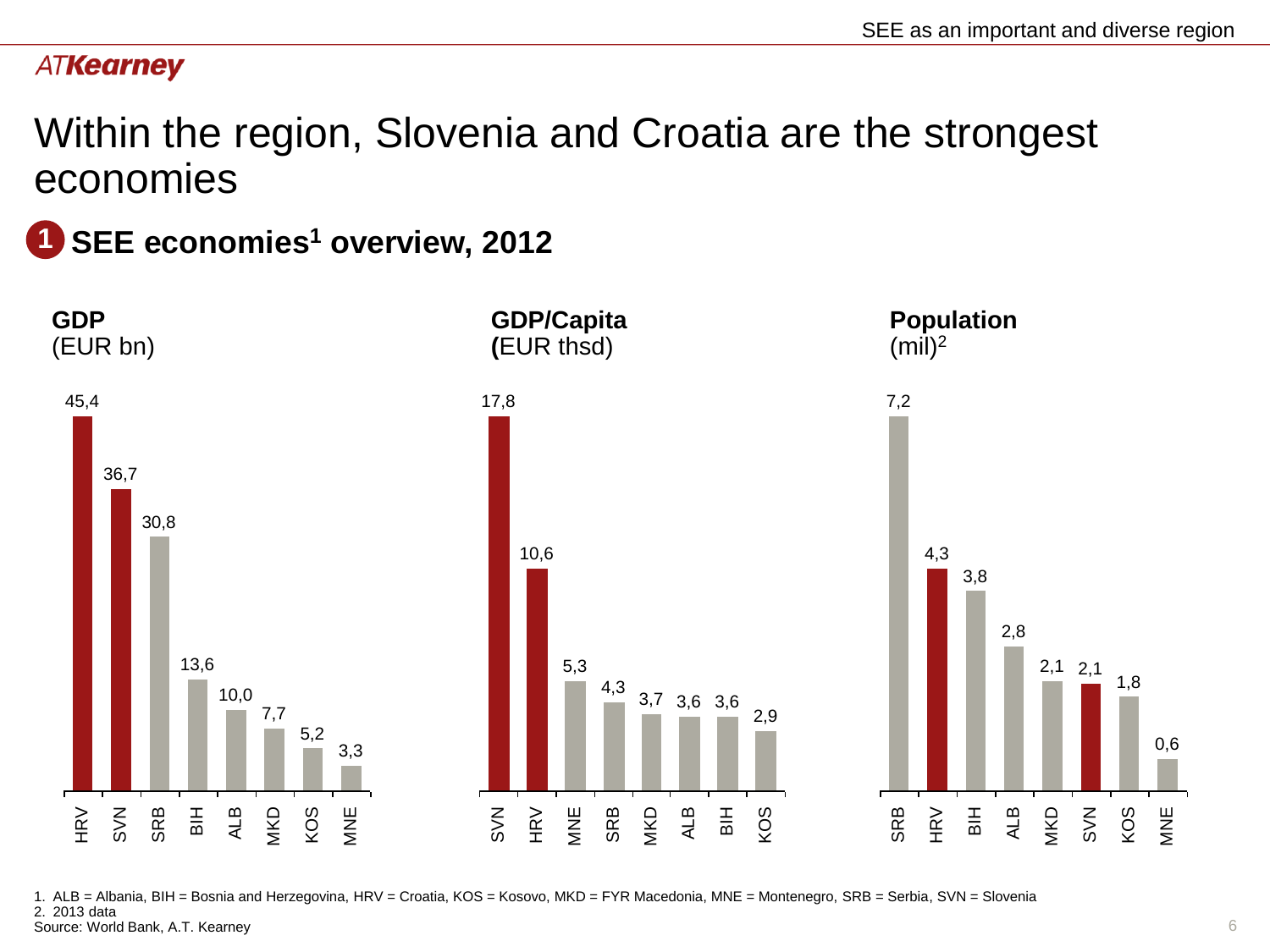Southeastern Europe is a very diverse region, with competition among countries intensifying

# **Major competitiveness indicators, 2013 1**

|                                                | <b>Albania</b>         | <b>BiH</b>             | <b>Croatia</b>         | <b>Kosovo</b>                 | <b>FYR</b><br><b>Macedonia</b> | Monte-<br>negro      | <b>Serbia</b>        | <b>Slovenia</b>        |
|------------------------------------------------|------------------------|------------------------|------------------------|-------------------------------|--------------------------------|----------------------|----------------------|------------------------|
| <b>Corporate Tax</b><br>rate                   | 10%                    | 10%                    | 20%                    | 10%                           | 10%                            | 9%                   | 15%                  | 17%                    |
| <b>Ease of Doing</b><br><b>Business Rank 1</b> | 90                     | 131                    | 89                     | 86                            | 25                             | 44                   | 93                   | 33                     |
| <b>Competitiveness</b><br>Index <sup>2</sup>   | 95                     | 87                     | 75                     | N/A                           | 73                             | 67                   | 101                  | 62                     |
| <b>Corruption</b><br>Index <sup>3</sup>        | 31                     | 42                     | 48                     | 33                            | 44                             | 44                   | 42                   | 57                     |
| <b>EU Status</b>                               | Potential<br>candidate | Potential<br>candidate | <b>Member</b><br>state | <b>Potential</b><br>candidate | Candidate<br>country           | Candidate<br>country | Candidate<br>country | <b>Member</b><br>state |
| $=$ first                                      |                        | $=$ last               |                        |                               |                                |                      |                      |                        |

1. Ease of doing business ranking conducted annually by the World Bank measuring ease of doing business in specific country according to different indicators (1=best preforming country/Singapore in 2013, 189=worst performing country/Chad in 2013)

2. The Global Competitiveness Report conducted annually by World Economic Forum, measuring country's competitiveness. Competitiveness is defined as the set of institutions, policies, and factors that determine the level of productivity of a country. Competiveness Index is based on 12 pillars of competitiveness. (Index scores: 1=best performing country/Switzerland in 2013, 148=worst performing country/Chad in 2013)

3. Conducted annually by Transparency International (1=worst score, 100=best score)

Source: National statistical offices, World bank, World Economic Forum, Transparency International, European Commission, A.T. Kearney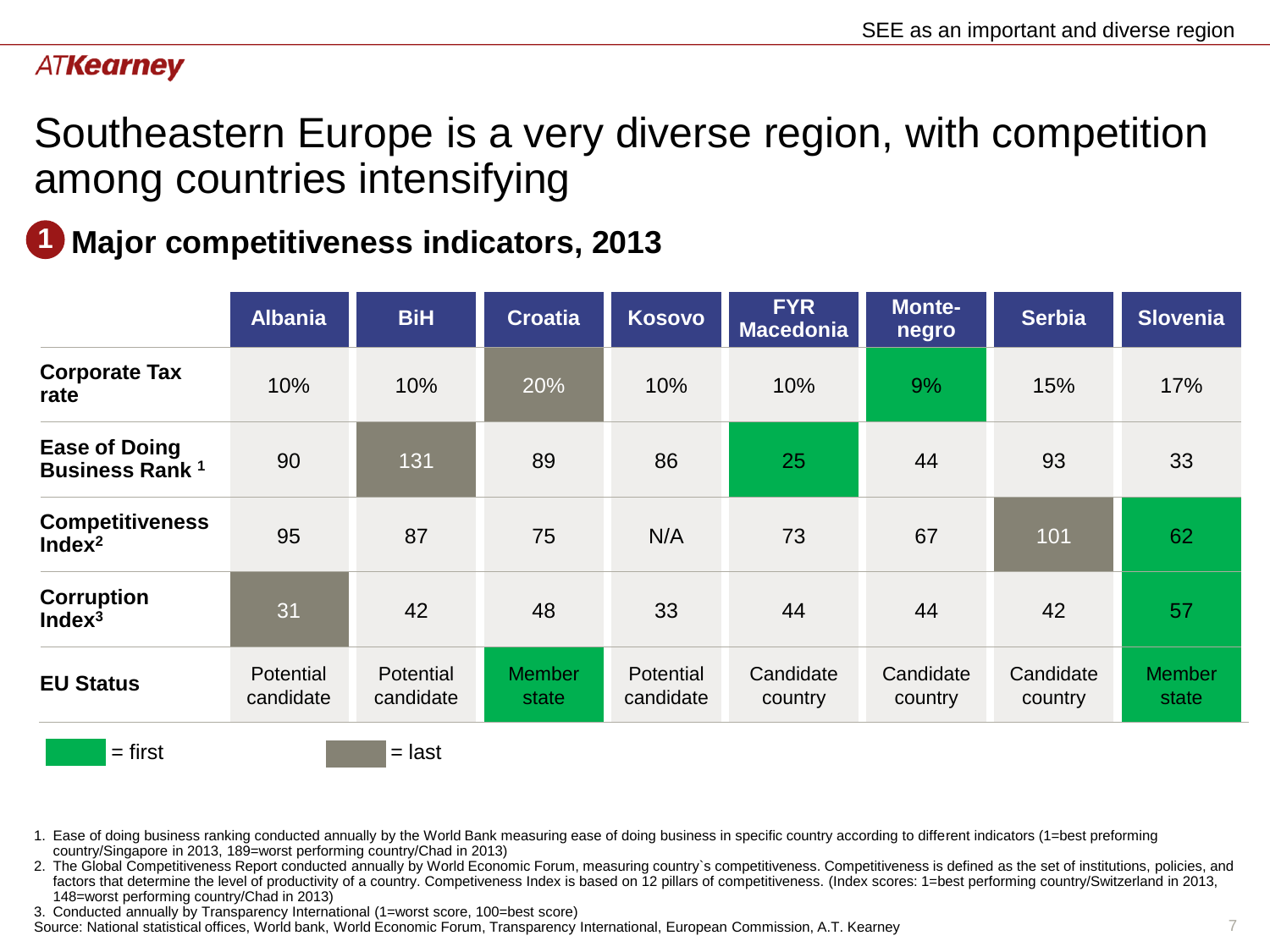8

### **ATKearney**

# Southeastern Europe has room for improvement in terms of global competitiveness

# **Pillars of global competitiveness<sup>1</sup> , 2013 2**



# **The most significant room for improvement lies in the area of innovation and business sophistication, while health and primary education are already on the level of EU**

1. Conducted annually by World Economic Forum measuring country`s competitiveness according to 12 pillars of global competitiveness. Pillars of global competitiveness provide country`s score (i.e. Competitiveness Index) based on different attributes of its competitiveness. Market size pillar was not included in this analysis. Source: World Economic Forum - Global Competitiveness Report 2013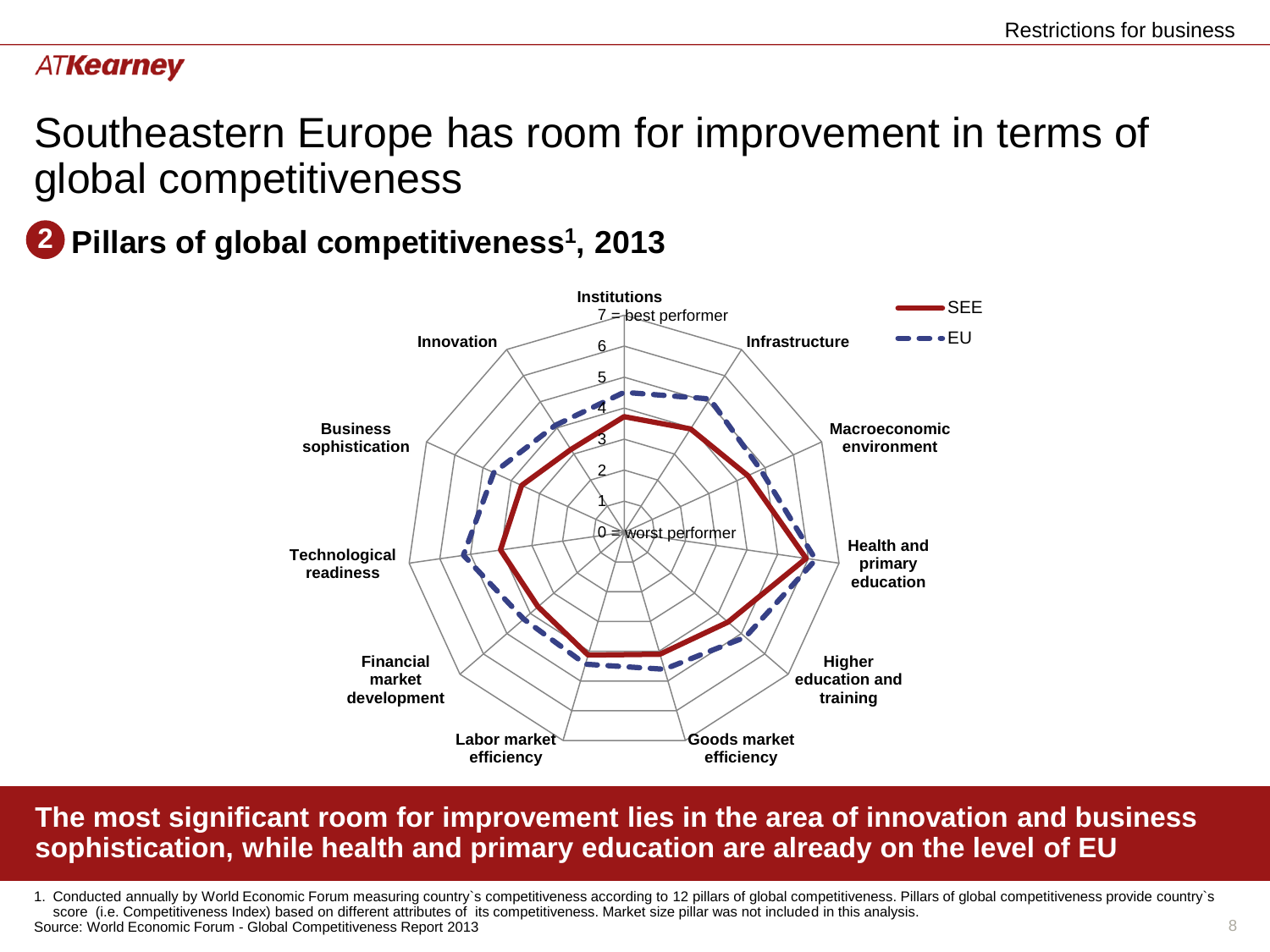# Also, Southeastern Europe has room to grow in terms of ease of doing business

# **Competitiveness and Ease of doing business<sup>1</sup> in SEE 2**



# **When doing business in SEE, companies still endure many obstacles, most notably when dealing with construction permits, enforcing contracts and cross border trade**

1. Ease of doing business ranking conducted annually by the World Bank; The Global Competitiveness Report conducted annually by World Economic Forum; Definitions: Black Sea Region: Bulgaria, Romania and Turkey; Baltics: Estonia, Latvia, Lithuania; CEE: Czech Republic, Hungary, Poland and Slovakia Source: World Bank (Ease of doing business ranking), World Economic Forum (Competitiveness ranking), A.T. Kearney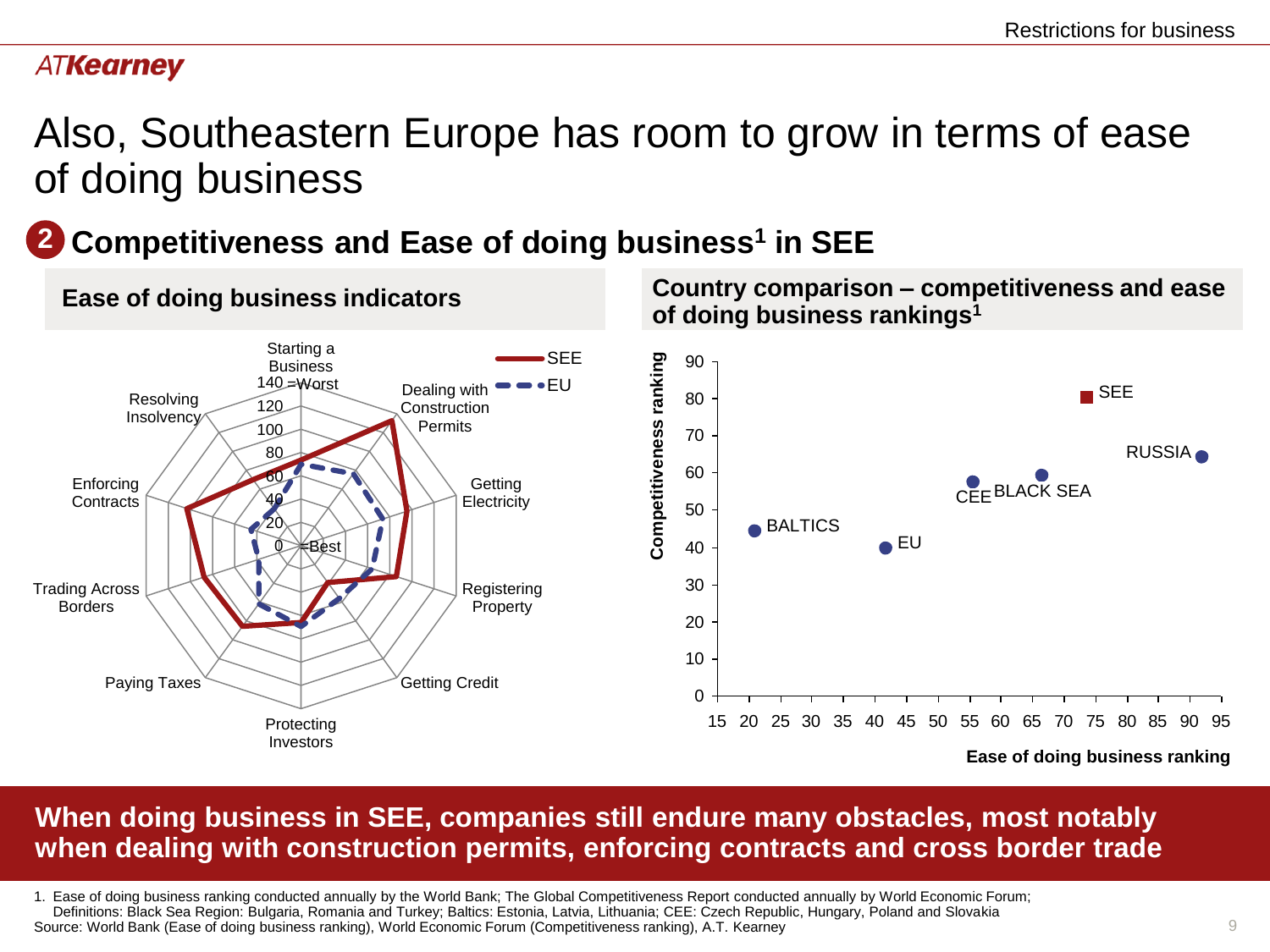When doing business in SEE, companies still face many barriers…



**Business restrictions within SEE 2**

- **Initiating meetings and keeping to deadlines**
- **Quality of secretaries**
- Keeping to agreements

### Absurd laws and regulation **Poor travel infrastructure**

- Corruption is rife
- **Structures are inflexible**

### **Business culture Executive/employee development**

**Serious lack of management know-how,** strategic capabilities and knowledge in general

- Hardly any specialists from SEE **■** Poor air, rail and road connections in the region (not all road corridors have yet been build, rail corridors need modernization…)
	- Public transport in its infancy

### **Persuasive nepotism Intervalled and Terms in the Inefficient civil service**

• Slow administration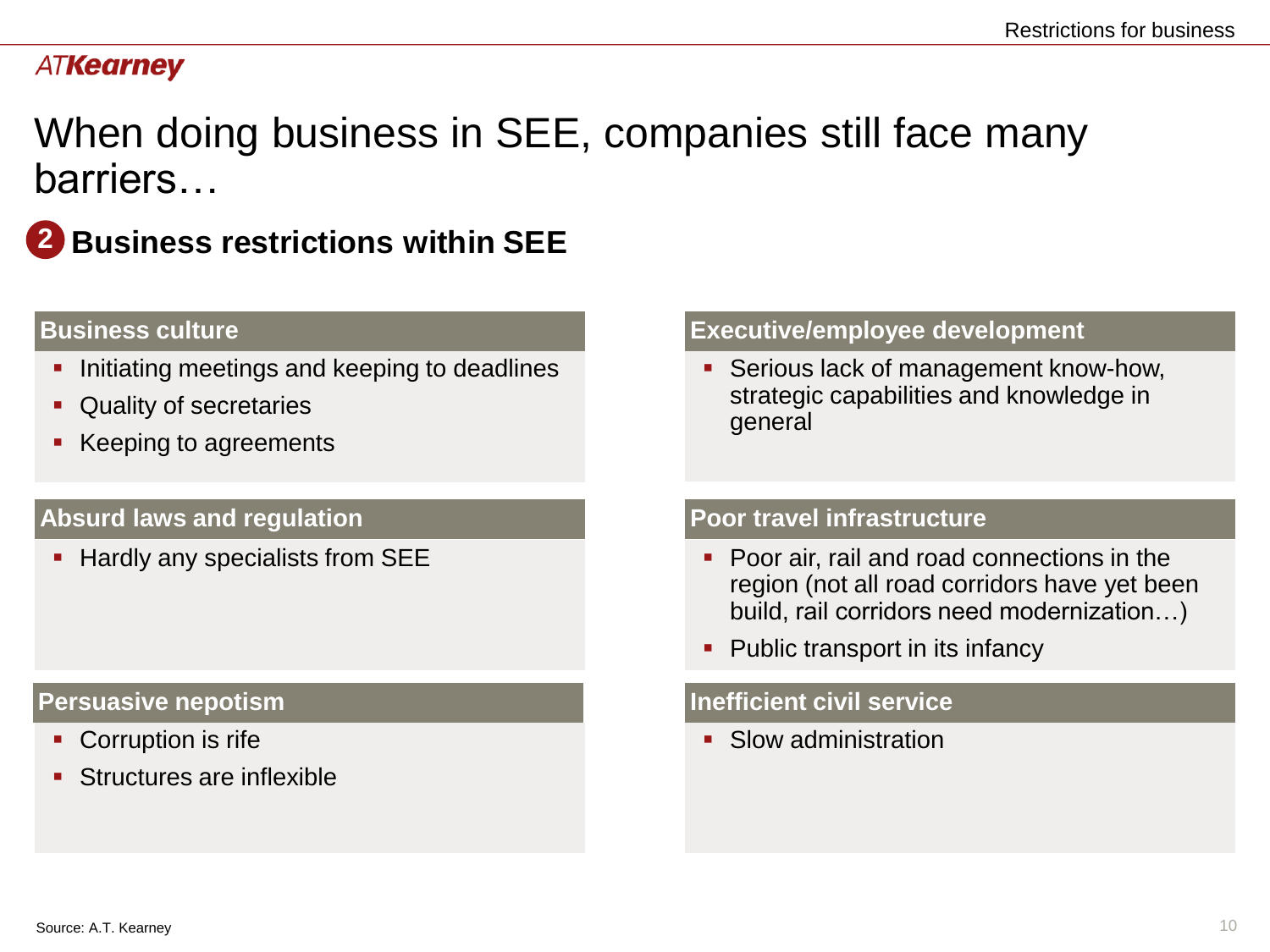# … with infrastructure still being one of the main challenges to overcome

# **2 Infrastructure in Southeastern Europe**

### **Logistics infrastructure**

#### **Road transportation:**

Road corridors not finished and often obsolete

#### **Rail transportation:**

Rail corridors need modernization

#### **Aerial transportation:**

 Aerial connectivity in the region holds big improvement potential in integration of regional airlines and modernization of local airports

#### **Naval transportation:**

 Connectivity among ports should be enhanced and North Adriatic Port Association stands as a key player in regions naval integration

### **Energy infrastructure**

#### **Goal in the following years:**

Implementation of 12 priority corridors/areas, necessary to meet EU's energy and climate policy goals by 2020 and beyond by providing policy and regulatory certainty through a stable and appropriate regulatory framework to promote the necessary investments

#### **Infrastructure:**

- Transmission: overhead lines, underground or subsea cables
- Storage: installation connected to transmission network
- Gas: pipelines and pumping stations

#### **Important projects**

- LNG Croatia
- South stream
- IAP gas pipeline

**With a budget of EUR 50bn, Connecting Europe Facility proposal could prove crucial in developing infrastructure and integrating Southeastern Europe in the European Union**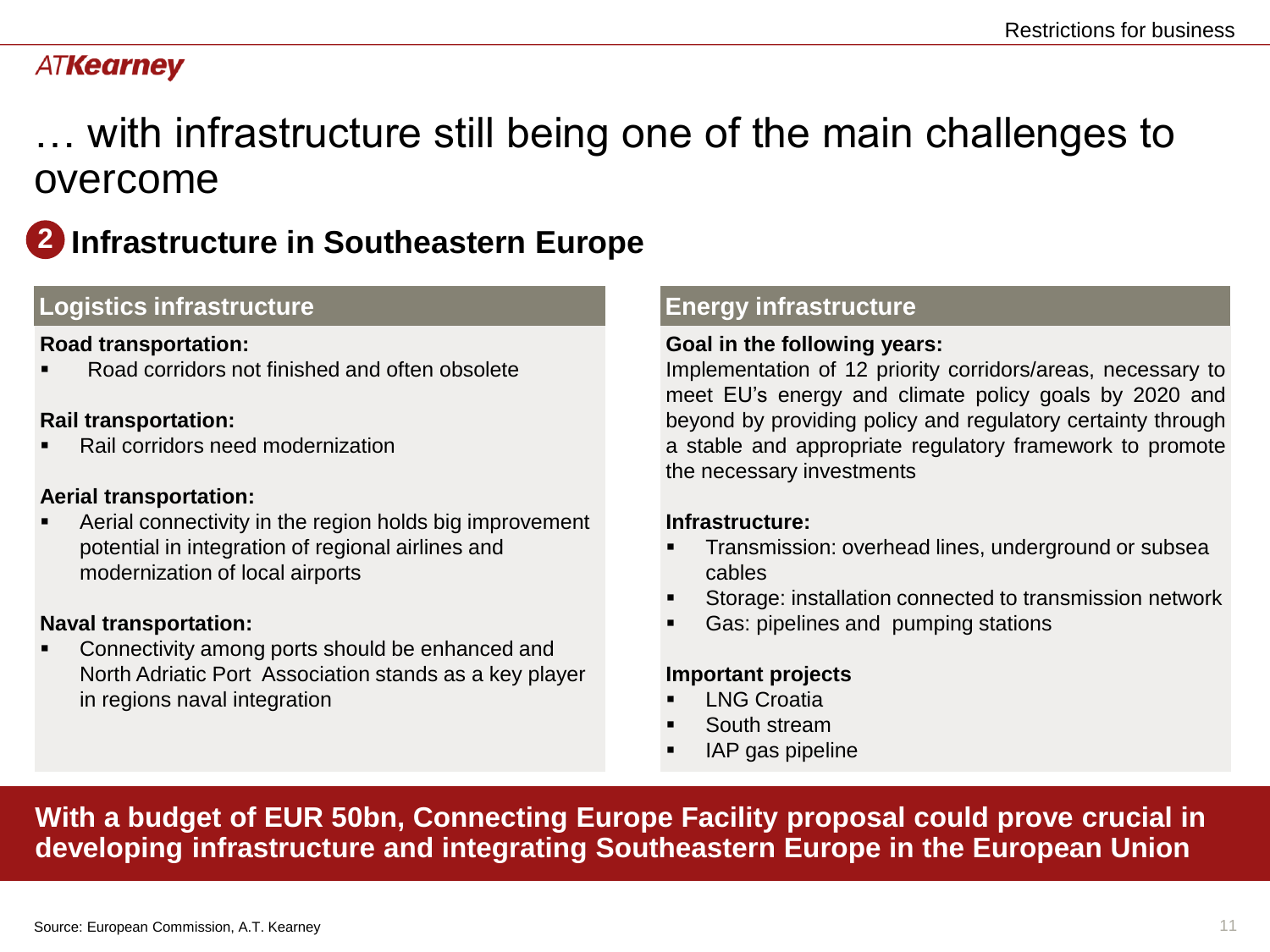However, Southeastern Europe has a realistic growth potential

# **Comparison of GDP growth across regions and countries<sup>1</sup> , 2012 3**



#### **GDP per Capita in 2012 [EUR]**

# **Growth in SEE is higher than in EU and on par with other Eastern European countries**

1. Bubble size represents GDP in EUR; Definitions: Black Sea Region: Bulgaria, Romania and Turkey; Baltics: Estonia, Latvia, Lithuania; CEE: Czech Republic, Hungary, Poland and Slovakia

2. EU bubble size does not reflect accurate GDP due to out of scale size (the actual size of the bubble is 4.5 the size of the presented bubble)

Source: World Bank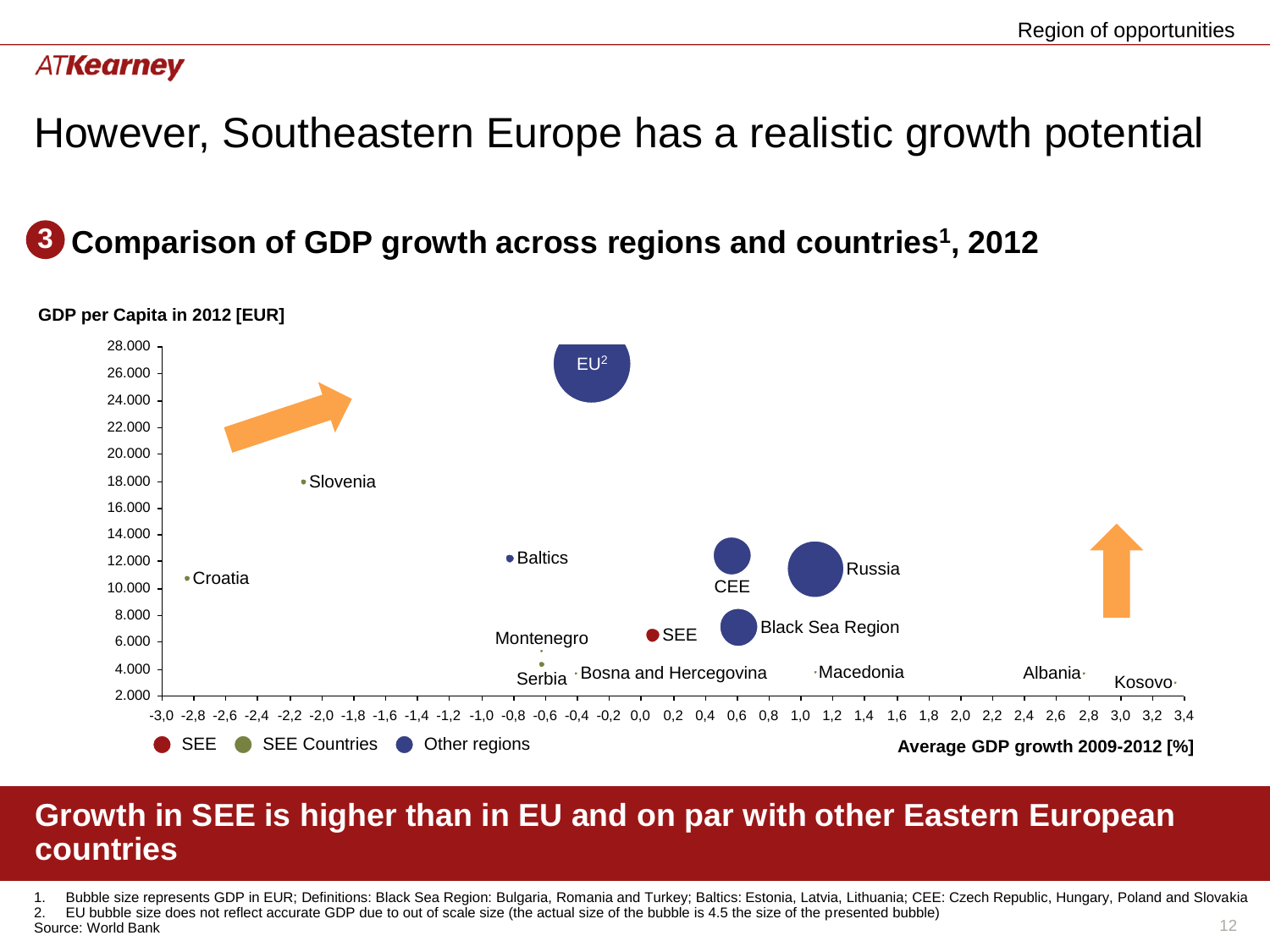Service sector is the main contributor to GDP in SEE countries

**GDP structure in SEE countries and EU [value added as % of GDP, 2013<sup>1</sup> ]**



# **Agriculture still represents relatively large share of GDP in most SEE countries**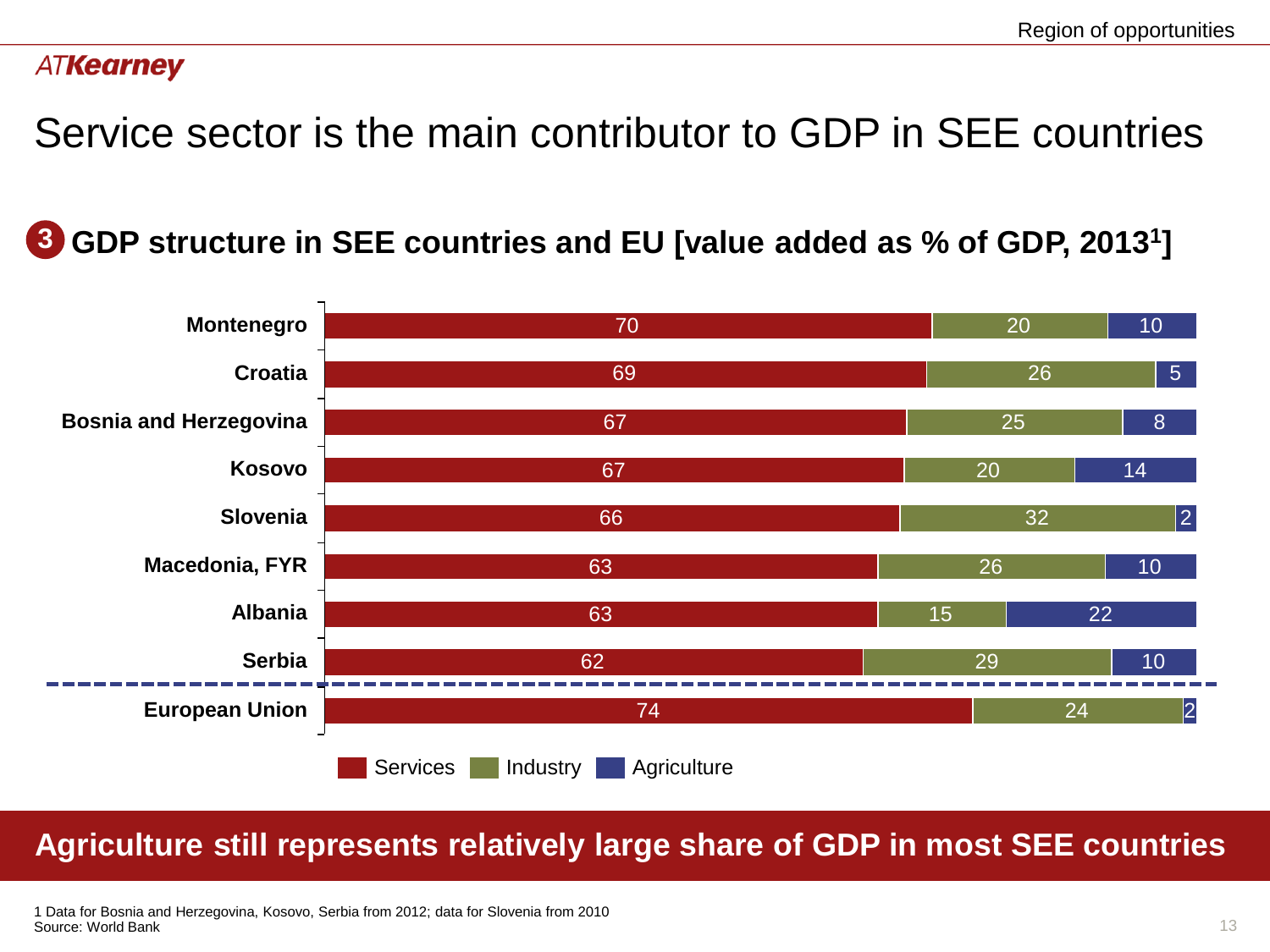Southeastern Europe holds big potential in cheaper and relatively well educated work force

**Labor force in Southeastern Europe<sup>1</sup> 3**



1. ALB = Albania, BIH = Bosnia and Herzegovina, HRV = Croatia, KOS = Kosovo, MKD = FYR Macedonia, MNE = Montenegro, SRB = Serbia, SVN = Slovenia 2. Level of education refers to the highest level completed, classified according to the International Standard Classification of Education (ISCED); 3. Albania – 2012 data Source: International labor organization, World Bank, CIA fact book, National statistic offices of represented countries and Eurostat (for EU average gross wage cost)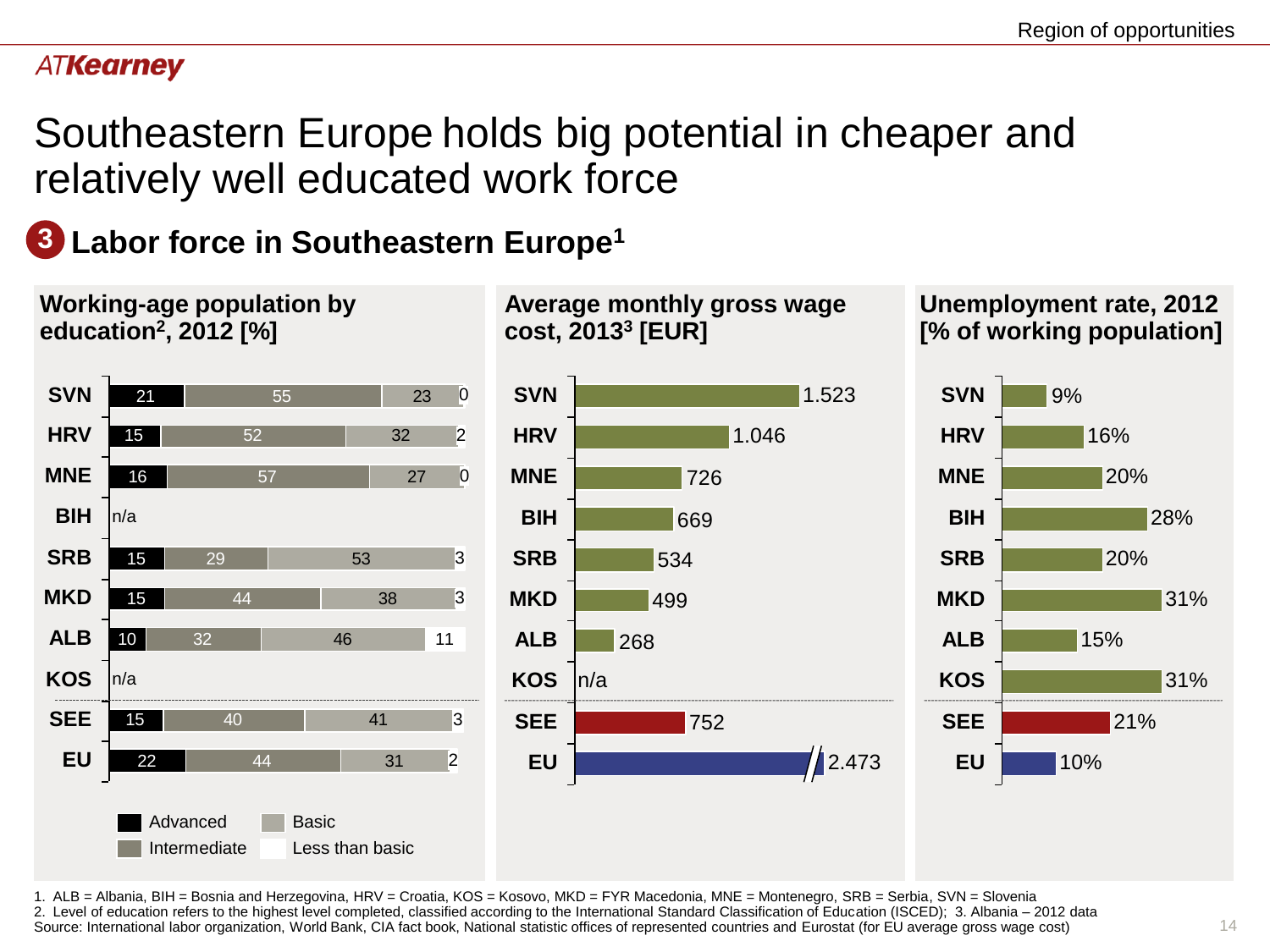# Banks, often foreign, are present, but have high costs of financing – private equity funds stand as solution

#### **Banking industry overview 4**

**Major banks in three biggest SEE economies, 2012** 

| <b>CROATIA</b>      |                     |                |                                     | <b>SERBIA</b>        |                      |         |                                     | <b>SLOVENIA</b>  |                         |                |                                     |
|---------------------|---------------------|----------------|-------------------------------------|----------------------|----------------------|---------|-------------------------------------|------------------|-------------------------|----------------|-------------------------------------|
| <b>Bank</b>         | Capital<br>group    | <b>Country</b> | <b>Market</b><br>share <sup>1</sup> | <b>Bank</b>          | Capital<br>group     | Country | <b>Market</b><br>Share <sup>1</sup> | <b>Bank</b>      | <b>Capital</b><br>Group | <b>Country</b> | <b>Market</b><br>Share <sup>1</sup> |
| Zagrebačka<br>Banka | Unicredit           | Italy          | 25,5%                               | Banca Intesa         | Intesa<br>Sanpaolo   | Italy   | 14,5%                               | <b>NLB</b>       | <b>NLB</b>              | Slovenia       | 25,3%                               |
| Privredna<br>Banka  | Intesa<br>Sanpaolo  | Italy          | 16,6%                               | Komercjalna<br>Banka | Komercjalna<br>Banka | Serbia  | 10,8%                               | <b>NKBM</b>      | <b>NKBM</b>             | Slovenia       | 9,8%                                |
| Erste Bank          | Erste Group         | Austria        | 14%                                 | Unicredit            | <b>Unicredit</b>     | Italy   | 7,8%                                | Abanka           | Abanka                  | Slovenia       | 7,9%                                |
| Hypo Alpe<br>Adria  | Hypo Group          | Austria        | 10%                                 | Raiffeisen           | Raiffeisen<br>Group  | Austria | 6,8%                                | <b>Unicredit</b> | Unicredit               | Italy          | 6,2%                                |
| Raiffeisen          | Raiffeisen<br>Group | Austria        | 9,4%                                | Societe<br>Generale  | Societe<br>Generale  | France  | 6,8%                                | <b>SKB</b>       | Societe<br>Generale     | France         | 5,7%                                |

### **Lending interest rate across regions and countries [%]**



1. Market share based on asset allocation Source: Central banks of selected countries; World Bank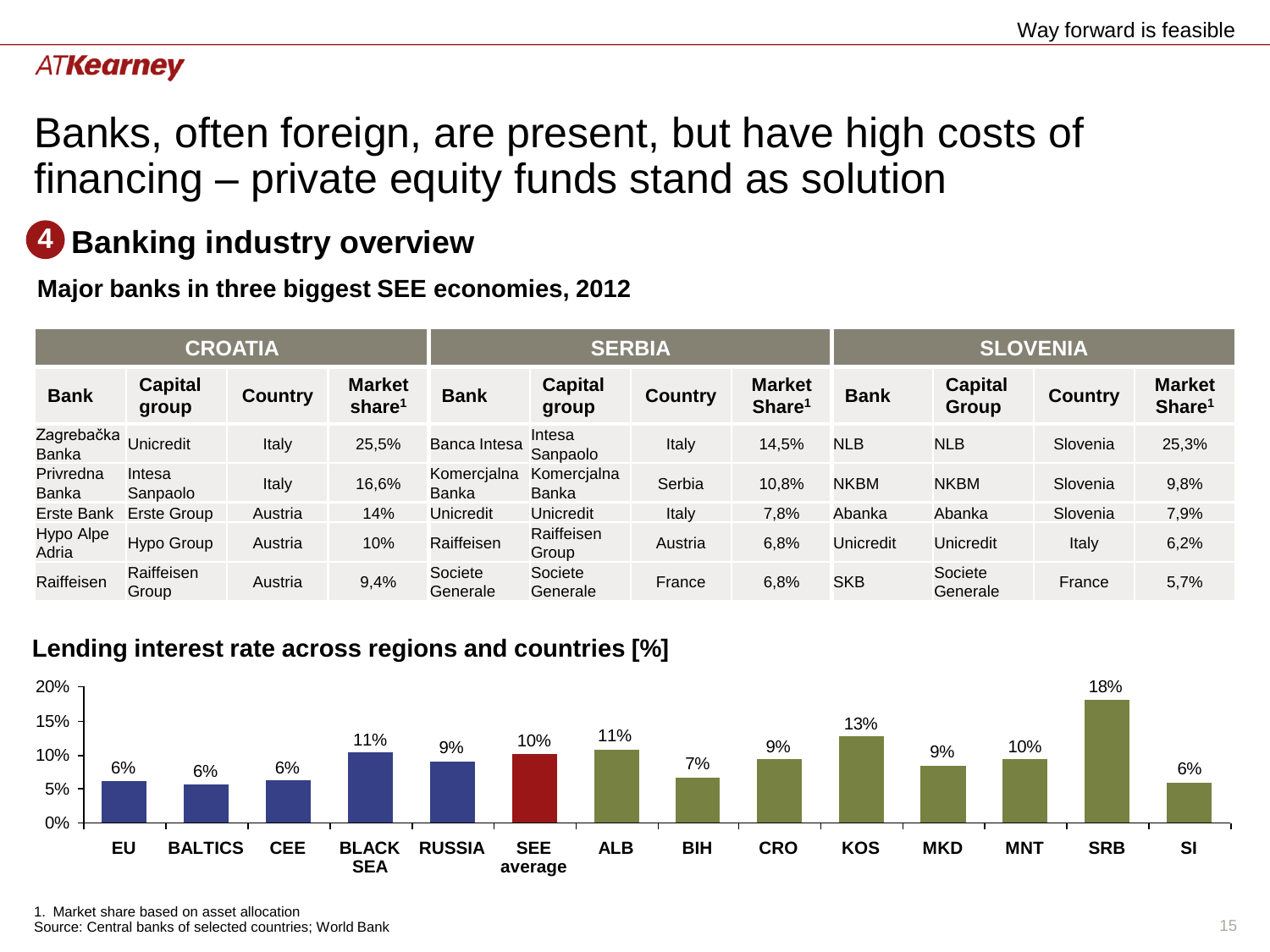Although SEE countries still rely heavily on their home markets, integration in international trade is increasing

**Major trade partners of SEE region 4**



**Slovenia and Croatia have historically good connections with EU and could serve as ambassadors of SEE region for investment and exports in EU. Same can be said for Serbo-Russian relations and relations between Bosnia and Turkey.**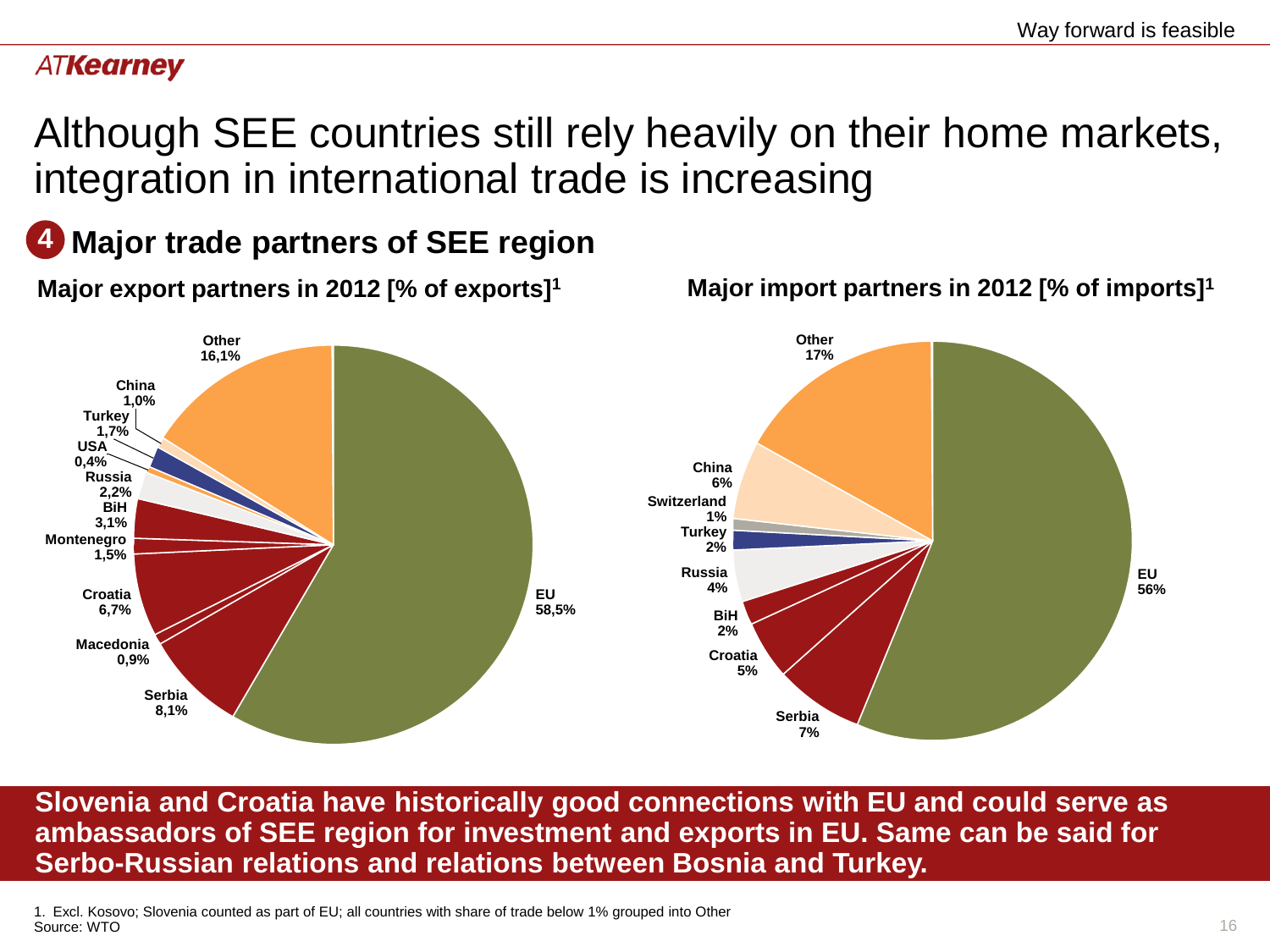# Companies, mostly international, continue investing in the region and could prove crucial in economic integration of SEE

# **4 Crucial business entries and current foreign direct investment**

**Largest mergers and acquisitions in SEE since 2002** 

| <b>Date</b><br><b>Effective</b> | Target Name                    | <b>Target</b><br>Macro<br>Industry | Target<br><b>Nation</b> | <b>Acquirer Name</b>                                                  | <b>Acquiror</b><br><b>Nation</b> | <b>Value of</b><br><b>Transaction</b><br>$$$ mil $)$ |
|---------------------------------|--------------------------------|------------------------------------|-------------------------|-----------------------------------------------------------------------|----------------------------------|------------------------------------------------------|
| 2006                            | PLIVA dd                       | Healthcare                         | Croatia                 | Barr Pharmaceuticals Inc (now Teva<br>Pharmaceutical Industries Ltd.) | <b>United States</b>             | 2.413                                                |
| 2011                            | Delta Maxi Group               | Retail                             | Serbia                  | Delhaize Group SA                                                     | Belgium                          | 1.292                                                |
| 2006                            | HVB Splitska Banka dd          | Financials                         | Croatia                 | Societe Generale SA                                                   | France                           | 1.231                                                |
| 2007                            | <b>Telekom Srpske</b>          | <b>Telecommunications</b>          | Bosnia                  | Telekom Srbija Ad                                                     | Serbia                           | 852                                                  |
| 2002                            | Lek Sandoz                     | Healthcare                         | Slovenia                | Novartis International AG                                             | Switzerland                      | 828                                                  |
| 2009                            | <b>NIS</b>                     | <b>Energy and Power</b>            | Serbia                  | <b>OAO Gazprom Neft</b>                                               | <b>Russian Fed</b>               | 600                                                  |
| 2006                            | Hemofarm AD                    | Healthcare                         | Serbia                  | <b>STADA Arzneimittel AG</b>                                          | Germany                          | 580                                                  |
| 2003                            | <b>INA Industrija Nafte dd</b> | <b>Energy and Power</b>            | Croatia                 | <b>MOL</b>                                                            | Hungary                          | 508                                                  |
| 2012                            | Telekom Srbija Ad              | <b>Telecommunications</b>          | Serbia                  | Telekom Srbija Ad                                                     | Serbia                           | 492                                                  |
| 2006                            | Vojvodjanska Banka ad          | <b>Financials</b>                  | Serbia                  | National Bank of Greece SA                                            | Greece                           | 456                                                  |
| 2008                            | Mercator dd                    | Retail                             | Slovenia                | Raishop Holding                                                       | Austria                          | 405                                                  |
| 2010                            | Droga Kolinska dd              | <b>Consumer Staples</b>            | Slovenia                | Atlantic Grupa dd                                                     | Croatia                          | 325                                                  |
| 2013                            | Mercator dd                    | Retail                             | Slovenia                | Agrokor dd                                                            | Croatia                          | 1.800                                                |

### **FDI [EUR bn, 2012, net inflow, EUR]**



Source: Thomson Reuters (for largest mergers and acquisition, excl. Mercator-Agrokor deal), Bloomberg (for Mercator-Agrokor deal) and Lek Sandoz (for Lek Sandoz – Novartis deal); World bank (net inflow of FDI)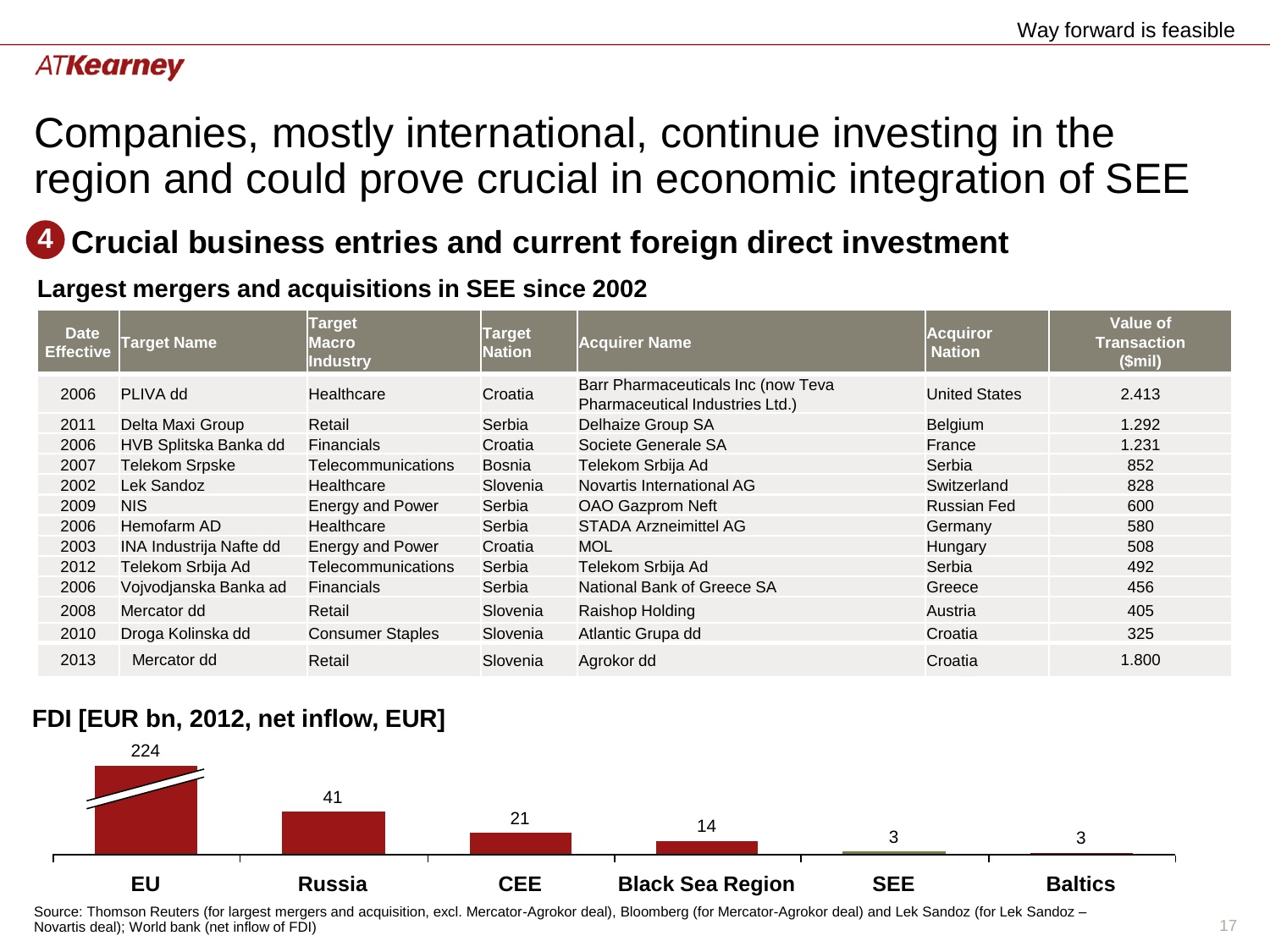FDI inflows have dropped significantly in most of the countries, resulting in Albania and Croatia becoming largest FDI recipients in 2012

**FDI inflows [EUR mil], 2007-2012<sup>1</sup> 4**



1. ALB = Albania, BIH = Bosnia and Herzegovina, HRV = Croatia, MKD = FYR Macedonia, MNE = Montenegro, SRB = Serbia, SVN = Slovenia; Excl. Kosovo Source: World Investment Report 2013: Global Value Chains – Investment and Trade for Development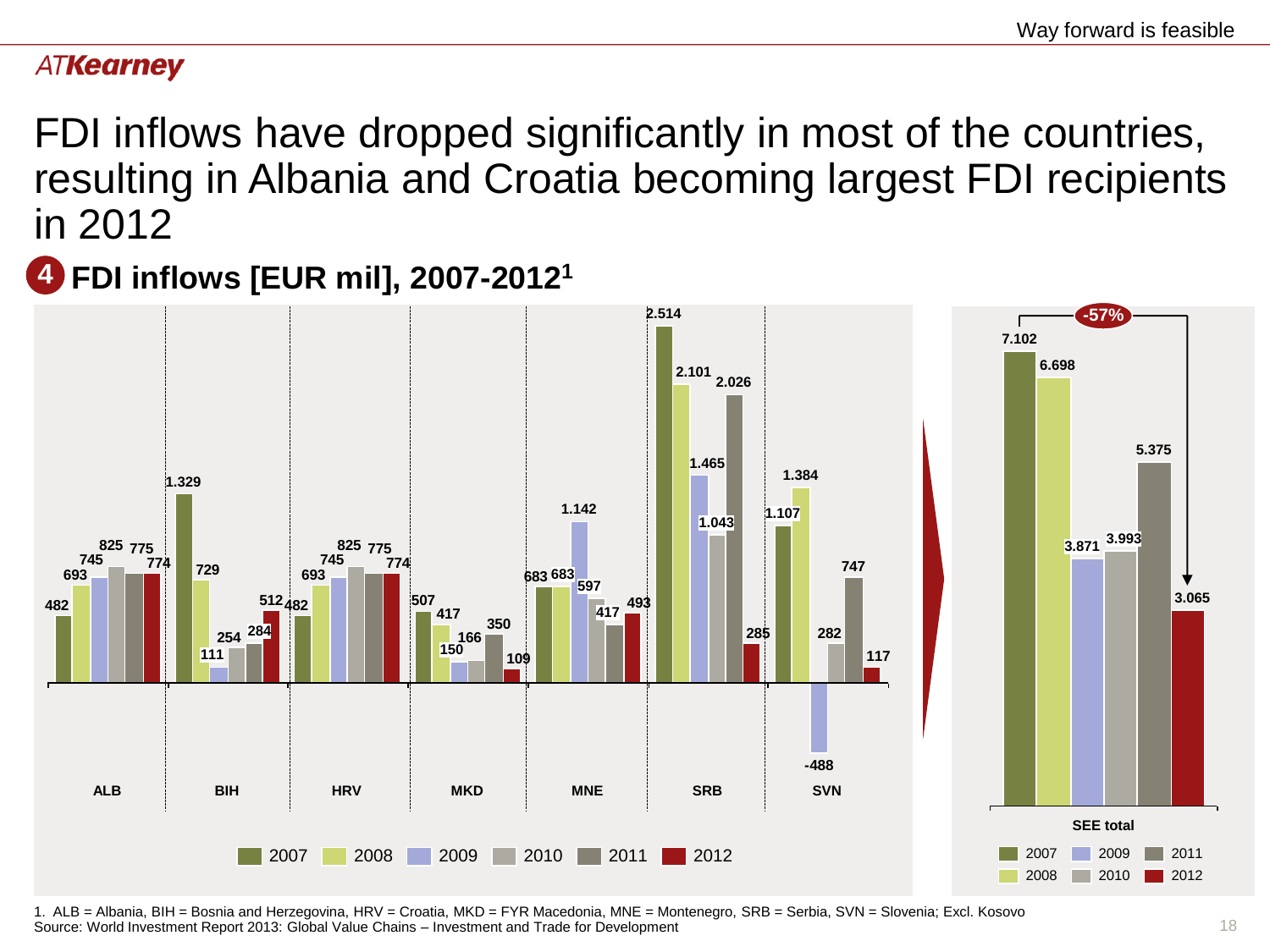# To build on its potential, Southeastern Europe must first overcome its most pressing challenges

# **5 Overcoming region's most pressing challenges**

- Realization that SEE is one region with market size of more than 25 million people and GDP of EUR 153 billion
- Establishment of simplified flow of people and goods by reducing administrative processes for obtaining work permits, lowering import/export duties and modernizing infrastructure
- Adjustment of SEE economies and public administration towards EU standards
- Establishment of joint infrastructure and energy project planning
- Reduction of political risk to enable better country rating and lower financing costs